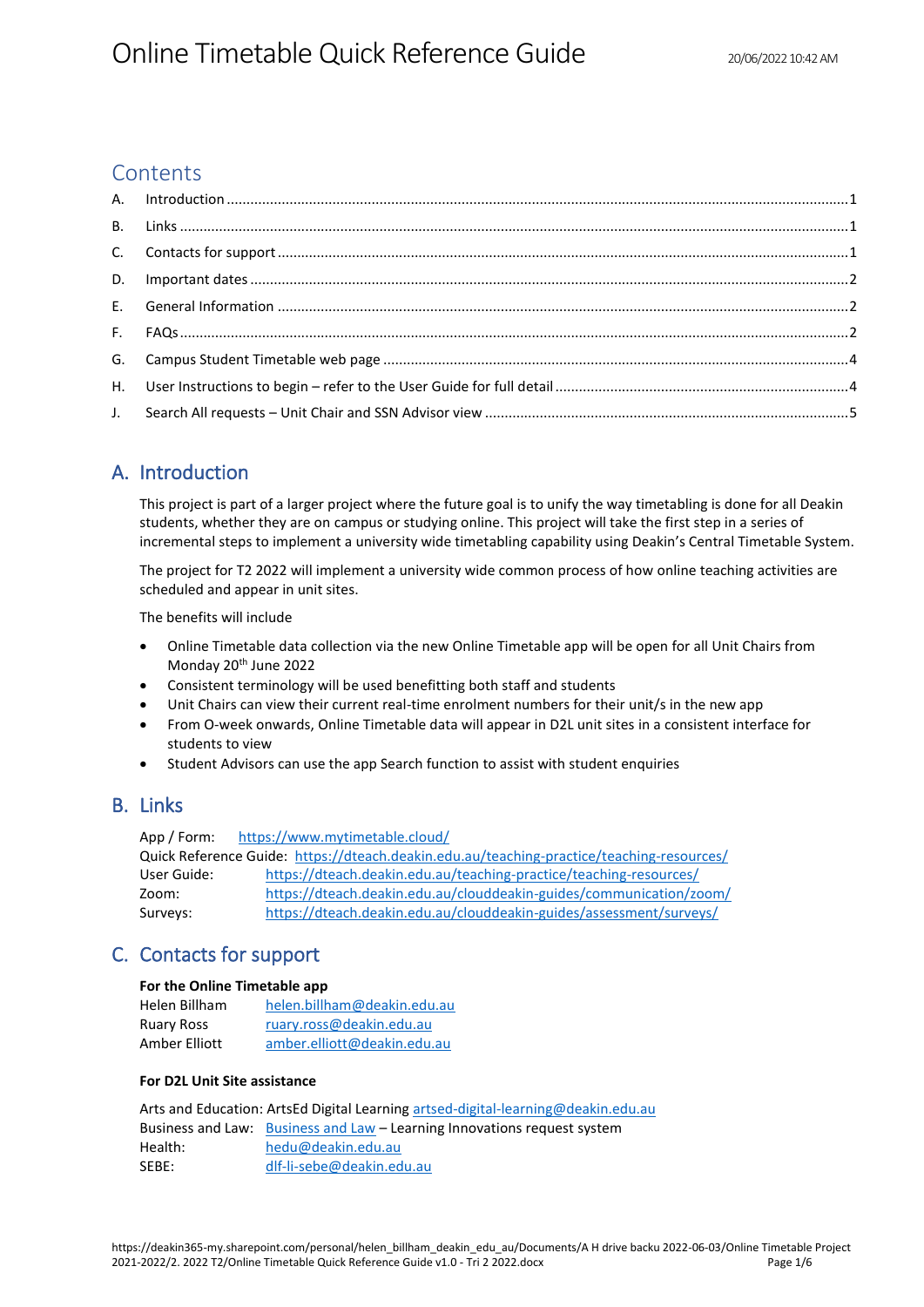## <span id="page-1-0"></span>D. Important dates

| 2022 May 23  | - Provisional Campus timetable published for students<br>https://apps.deakin.edu.au/facilities-services/class-timetables/ |
|--------------|---------------------------------------------------------------------------------------------------------------------------|
| 2022 June 20 | - Online Timetable app opens for data collection from ALL unit chairs - closes end Aug 2022                               |
| 2022 Jun 20  | - STAR opens in Preference Entry mode                                                                                     |
| 2022 July 04 | - O-week begins<br>D2L unit sites open for students<br>Online Timetable widget for participating units is displayed       |
| 2022 July 11 | - T2 begins                                                                                                               |

## <span id="page-1-1"></span>E. General Information

- 1. The app will not close until the end of August.
- 2. Any changes that you make are instantly applied and will appear in the D2L Unit Site instantly when the Unit Site is open to students in O-week.
- 3. Only Online students can see the Online Timetable
- 4. If data is not entered or is incomplete, then on July 04 when D2L Unit Sites are open nothing will show in the D2L Unit Site.

# <span id="page-1-2"></span>F. FAQs

1. I cannot login to the app.

In the Bruce Handbook:

- You need to be a unit chair named in the Bruce Handbook and entered with the prefix of Trimester2.
- The spelling of your name must be correct
- In Callista Your unit must have an Online Offering (Unit Class = X%) for Trimester 2

Please contact your faculty curriculum support to correct the above.

If the above is already correct, or if you are a second unit chair for your unit, please contact Online Timetable support – see above.

2. My unit does not appear in the Trimester 2 selection list.

Your unit must have an Online Offering in Callista (unit class = x%) for Trimester 2. If your unit does have an Online Offering please contact Online Timetable support – see above

3. I cannot enter any activity details

The app lands on the Search function. You need to select the 'New/Edit request' menu option on the left hand side and then select your unit.

4. How do I pick a day and time?

It is up to you to choose a day and time that suits you, your staff, your campus timetable and your students.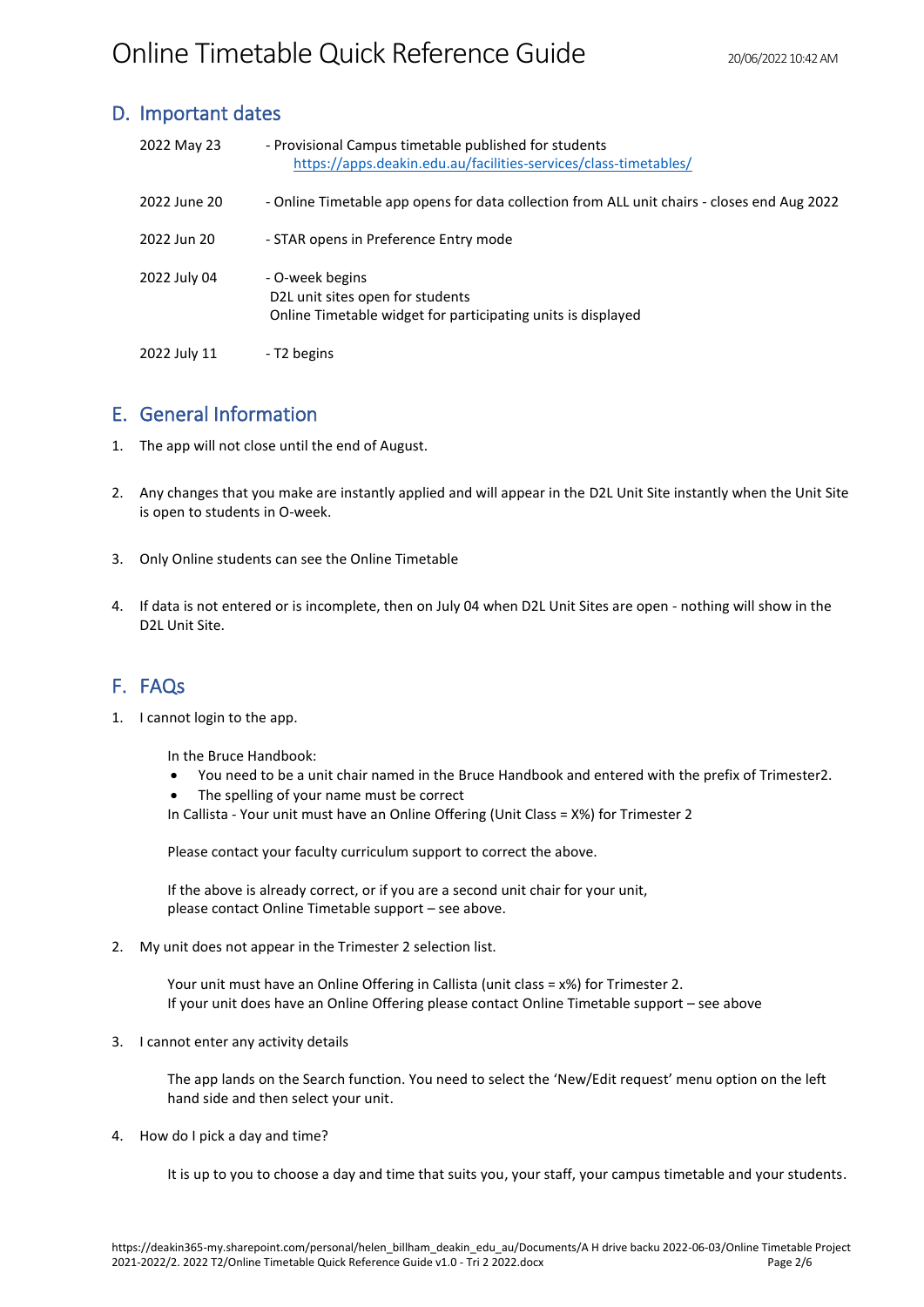You can also enter your best guess and change the day and time when you are certain – the app remains open until late August.

You can also poll students for their preference Surveys: <https://dteach.deakin.edu.au/clouddeakin-guides/assessment/surveys/>

5. Does this app include Clash Protection?

In the future we are planning to include an alert to you if you select a day and time that another unit chair in your faculty has chosen. We are also planning to refine this to only alert you if you are teaching a core unit and the clash occurs across other core units.

6. Do I create a few sessions and then settle on the most popular?

You can run a survey and view the most popular time slot if you choose. Surveys: <https://dteach.deakin.edu.au/clouddeakin-guides/assessment/surveys/>

7. Can students self allocate? Does this data flow though to STAR?

The app does not include functionality for the student to self allocate. It is planned that in the future, the timetable data collected in the app will flow through to STAR - where students can enter preferences, go on waitlists etc. plus student lists are available.

8. What happens if I do not populate sessions in the new app?

On July 04 when D2L Unit Sites are open - nothing will show in the D2L Unit Site.

9. Can Campus students see the Online activities?

In the D2L Unit Site, campus students cannot see the Online Timetable widget. Only Online students can see the Online Timetable widget displaying the details of the activities including the session links. The D2L Unit sites are open to students in O-week.

10. How do I combine my Campus Online activities with my Online Student session?

Perhaps make them both the same day and time.

11. How do I add campus students to Online sessions?

For campus based overseas students or campus students with health Issues that you wish to attend your Online activities, please advise the students individually of the session details.

12. How do I separate Online students based at Burwood and Online Students based at Geelong?

You could set up 2 sessions and use the Activity label to differentiate the two sessions e.g. Seminar 1 – for Burwood based students only, Seminar 2 – for Geelong based students only

13. What information is told to the student?

In the STAR FAQs section the following is displayed: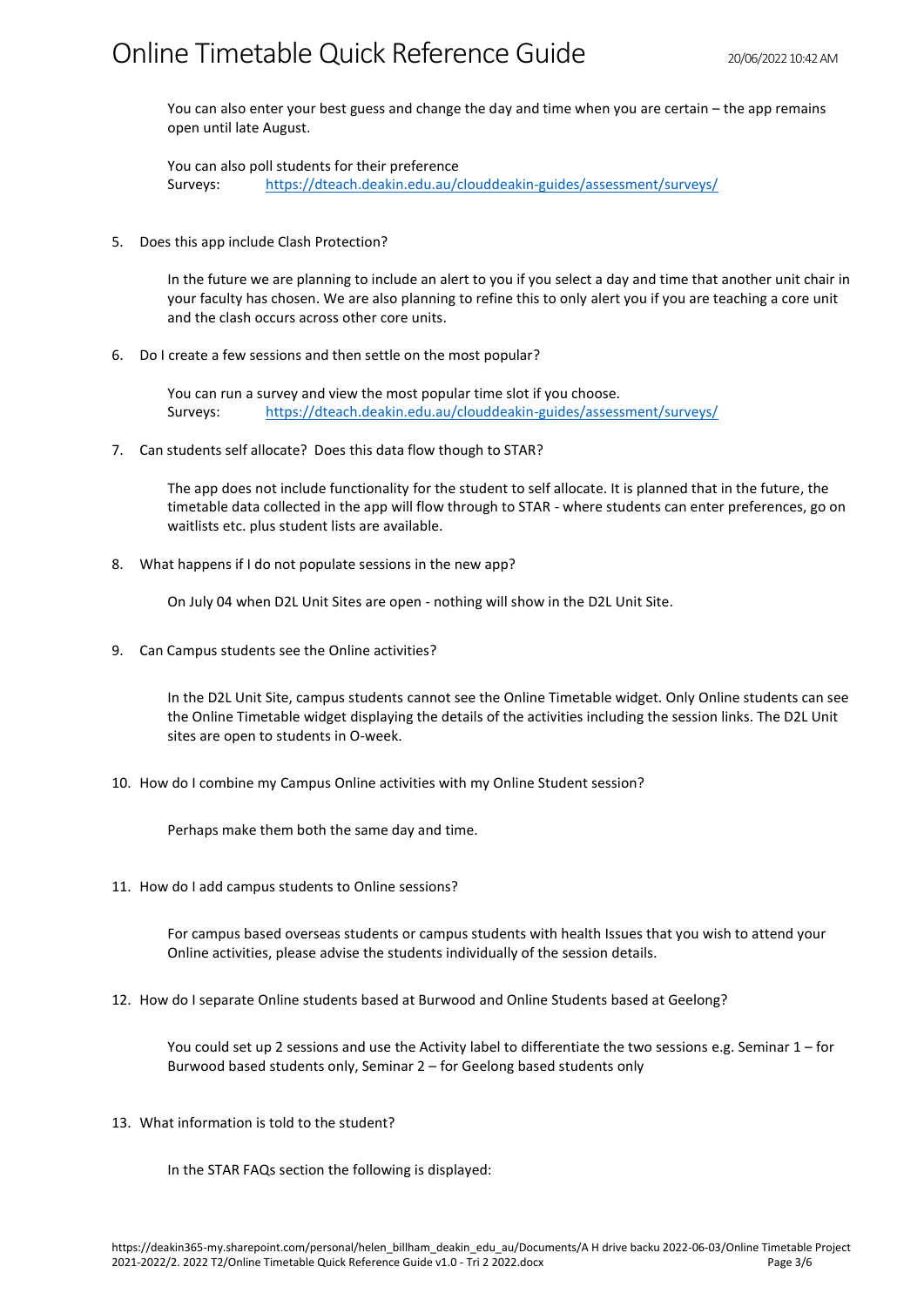#### *How will be I impacted by the timetable?*

If you are enrolled in a cloud unit, you will see your timetabled activities in your unit site one week prior to the start of teaching. You will still be able to study in a way that best suits you. Setting-up a timetable means that it's easy for the Unit Chair and teaching teams to know where they need to be, to allow students to set aside time to attend live sessions.

### <span id="page-3-0"></span>G. Campus Student Timetable web page

**Provisional Campus Timetable** – this is the page that is published each trimester for Campus Timetable activities

Class timetables (deakin.edu.au)

# <span id="page-3-1"></span>H. User Instructions to begin – refer to the User Guide for full detail

1. Login to the Online Timetable app https://www.mytimetable.cloud/

For access issues, please contact the Online Timetable support team as per details provided above.

| $+$<br>$\times$                                                                                                               | $\Box$<br>$\checkmark$   |
|-------------------------------------------------------------------------------------------------------------------------------|--------------------------|
| mytimetable.cloud/search                                                                                                      | $\vec{P}$<br>п<br>Œ<br>☆ |
| ◆ New Tab ◆ CTIUS - JIRA Bib DeakinHub (3) 2022 Handbook ◆ Callista ▲ www.mytimetable.c ▲ TestCloud < User Guide (8) D2L Test | Other bookma<br>$\gg$    |
| <b>DEAKIN</b><br><b>Cloud Timetabling Trial App</b><br>ln.                                                                    |                          |
| Search Online Timetable                                                                                                       |                          |
| Please enter your unit/units and select 'Generate timetable' - to display Online Timetable details                            |                          |
|                                                                                                                               |                          |
| Unit selection                                                                                                                |                          |
| Generate timetable                                                                                                            |                          |
|                                                                                                                               |                          |

2. To begin a completely new request or update a current request Select **New/Edit Request** and enter the unit code

| <b>A</b> CloudTimetablingApp            | $+$<br>$\times$                                            |                                                                                                                          | $\Box$<br>$\checkmark$  |
|-----------------------------------------|------------------------------------------------------------|--------------------------------------------------------------------------------------------------------------------------|-------------------------|
| C<br>$\rightarrow$<br>$\leftarrow$      | mytimetable.cloud/requests/new                             |                                                                                                                          | $\beta$<br>Œ<br>α.<br>☆ |
| New Tab                                 |                                                            | CTIUS - JIRA 19 DeakinHub (3) 2022 Handbook (3) Callista (3) www.mytimetable.c (3) TestCloud (5) User Guide (8) D2L Test | Other bookma<br>$\gg$   |
| <b>Menu</b>                             | <b>DEAKIN</b><br><b>Cloud Timetabling Trial App</b><br>lh. |                                                                                                                          |                         |
| New/Edit Request<br><b>All Requests</b> | <b>Timetable Request</b>                                   |                                                                                                                          |                         |
|                                         |                                                            |                                                                                                                          |                         |
| <b>Weeks Admin</b>                      | <b>Unit Details</b>                                        | Select unit *                                                                                                            |                         |
| Search                                  | Search and select the unit by typing the                   |                                                                                                                          |                         |
| Logout                                  | unit code or unit name.<br>Teaching period for the unit:   | <b>Teaching period</b><br>Trimester 2, 2022                                                                              |                         |
|                                         |                                                            |                                                                                                                          |                         |

#### 3. Enter the **Unit Code**

As you start typing - the list of unit codes will become smaller. The unit codes displayed are valid Online Unit Offerings from Callista (Unit class of X%)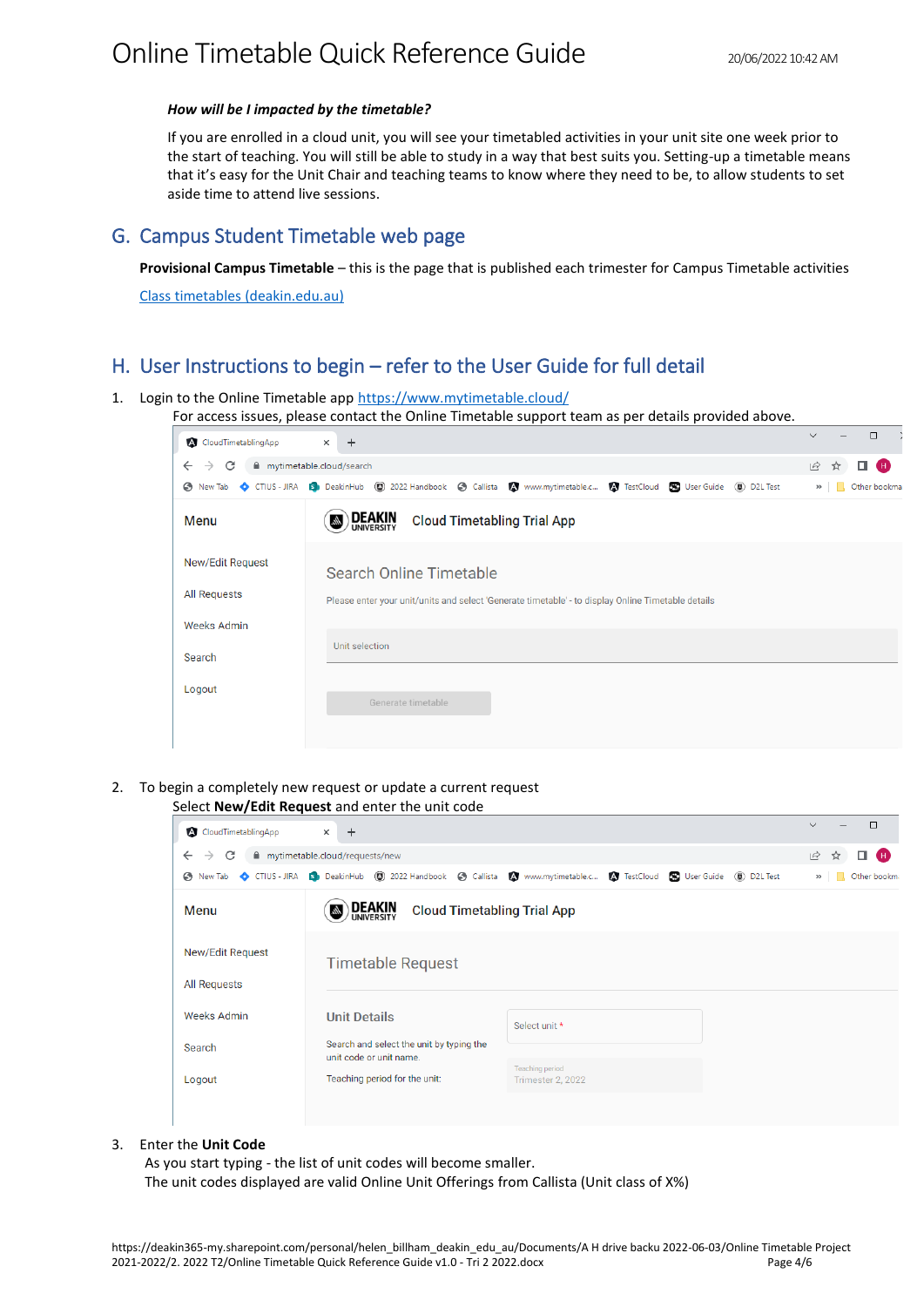# I. D2L Unit Site showing Online Timetable widget – Test D2L

|         | Homepage - ZZZ000 - Cloud Tim X<br>$+$                                                                                                                                                                 |                                                                                                                                                                                                                                                                               |                                           |                                                                                        |               |          | $\Box$          | $\times$ |
|---------|--------------------------------------------------------------------------------------------------------------------------------------------------------------------------------------------------------|-------------------------------------------------------------------------------------------------------------------------------------------------------------------------------------------------------------------------------------------------------------------------------|-------------------------------------------|----------------------------------------------------------------------------------------|---------------|----------|-----------------|----------|
| ←       | d2l.deakin.edu.au/d2l/home/1286572                                                                                                                                                                     |                                                                                                                                                                                                                                                                               |                                           |                                                                                        |               | $\Theta$ |                 |          |
| New Tab | CTIUS - JIRA ED DeakinHub (C) 2022 Handbook @ Callista (C) www.mytimetable.c (C) TestCloud (C) UserGuide (D) D2L Test (C) D2L Prod (C) Cognos                                                          |                                                                                                                                                                                                                                                                               |                                           |                                                                                        |               |          | Other bookmarks |          |
|         | ZZZ000 - Cloud Timetabling Project                                                                                                                                                                     |                                                                                                                                                                                                                                                                               |                                           |                                                                                        |               |          |                 |          |
|         | 图 Announcements                                                                                                                                                                                        | + Add Announcement<br>ଵ                                                                                                                                                                                                                                                       | Week                                      | Monday, June 20th                                                                      |               |          |                 |          |
|         | Tell us what you think                                                                                                                                                                                 | O                                                                                                                                                                                                                                                                             | 14                                        | 2022 Trimester 2                                                                       |               |          |                 |          |
|         | Posted a month ago - (23 May, 2022 9:00 am)                                                                                                                                                            |                                                                                                                                                                                                                                                                               |                                           |                                                                                        |               |          |                 |          |
|         | Open to watch Video                                                                                                                                                                                    | See examples of how student feedback has improved units. http://deakin.is/evaluate-actions<br>Complete your Trimester 1 eVALUate survey now - from your mobile device or a computer.<br>Thank you in advance for completing your eVALUate survey, and my best wishes for your | <b>D</b> Need Help?                       |                                                                                        | $\mathcal{P}$ |          |                 |          |
|         | studies. Professor Lisa HannaDean of Students  more                                                                                                                                                    |                                                                                                                                                                                                                                                                               | <b>Juli Cloud Timetable</b>               |                                                                                        | $\mathcal{C}$ |          |                 |          |
|         | Cloud timetabling info has moved<br>Posted 3 months ago - (31 March, 2022 8:00 am)                                                                                                                     | O<br>$\alpha$                                                                                                                                                                                                                                                                 | Unit ZZZ000                               |                                                                                        | $\checkmark$  |          |                 |          |
|         | Dear Helen.                                                                                                                                                                                            |                                                                                                                                                                                                                                                                               |                                           | Class - Highly recommended                                                             |               |          |                 |          |
|         | You can now find this unit's cloud timetabling information under Content. We apologise for any inconvenience. We<br>are aiming to restore the cloud timetabling info to the home page for Trimester 2. |                                                                                                                                                                                                                                                                               | Weeks Beginning:                          |                                                                                        |               |          |                 |          |
|         |                                                                                                                                                                                                        |                                                                                                                                                                                                                                                                               |                                           | 11 Jul, 18 Jul, 25 Jul, 1 Aug, 8 Aug, 22 Aug,<br>29 Aug, 5 Sep, 12 Sep, 19 Sep, 26 Sep |               |          |                 |          |
|         |                                                                                                                                                                                                        | See all announcements >                                                                                                                                                                                                                                                       | Day                                       | <b>Start Time</b>                                                                      |               |          |                 |          |
|         |                                                                                                                                                                                                        |                                                                                                                                                                                                                                                                               | Mon                                       | 11:00 AM                                                                               |               |          |                 |          |
|         |                                                                                                                                                                                                        |                                                                                                                                                                                                                                                                               |                                           | Seminar 1 - Attend one seminar only                                                    |               |          |                 |          |
|         |                                                                                                                                                                                                        |                                                                                                                                                                                                                                                                               | Weeks Beginning:<br>11 Jul, 25 Jul, 8 Aug |                                                                                        |               |          |                 |          |
|         |                                                                                                                                                                                                        |                                                                                                                                                                                                                                                                               | Day                                       | <b>Start Time</b>                                                                      |               |          |                 |          |
|         |                                                                                                                                                                                                        |                                                                                                                                                                                                                                                                               | Tue                                       | 7:00 PM                                                                                |               |          |                 |          |
|         |                                                                                                                                                                                                        |                                                                                                                                                                                                                                                                               | Weeks Beginning:<br>11 Jul, 25 Jul, 8 Aug | Seminar 2 - Attend one seminar only                                                    |               |          |                 |          |
|         |                                                                                                                                                                                                        |                                                                                                                                                                                                                                                                               | Day                                       | <b>Start Time</b>                                                                      |               |          |                 |          |
|         |                                                                                                                                                                                                        |                                                                                                                                                                                                                                                                               | Wed                                       | 7:00 PM                                                                                |               |          |                 |          |

# <span id="page-4-0"></span>J. Search All requests – Unit Chair and SSN Advisor view

### 1. From the **Home page**

Select **Search** from the Menu

| <b>A</b> CloudTimetablingApp       | $+$<br>$\times$                                                                                                              | П<br>$\vee$             |
|------------------------------------|------------------------------------------------------------------------------------------------------------------------------|-------------------------|
| C<br>$\leftarrow$<br>$\rightarrow$ | mytimetable.cloud/search                                                                                                     | Ð<br>$\beta$<br>☆<br>п. |
|                                    | A New Tab C CTIUS - JIRA ED DeakinHub (2) 2022 Handbook C Callista 2 www.mytimetable.c 2 TestCloud C User Guide (2) D2L Test | Other book<br>$^{35}$   |
| Menu                               | <b>DEAKIN</b><br><b>Cloud Timetabling Trial App</b><br>hh.                                                                   |                         |
| New/Edit Request                   | Search Online Timetable                                                                                                      |                         |
| <b>All Requests</b>                | Please enter your unit/units and select 'Generate timetable' - to display Online Timetable details                           |                         |
| <b>Weeks Admin</b>                 |                                                                                                                              |                         |
| Search                             | Unit selection                                                                                                               |                         |
| Logout                             | Generate timetable                                                                                                           |                         |

https://deakin365-my.sharepoint.com/personal/helen\_billham\_deakin\_edu\_au/Documents/A H drive backu 2022-06-03/Online Timetable Project 2021-2022/2. 2022 T2/Online Timetable Quick Reference Guide v1.0 - Tri 2 2022.docx Page 5/6